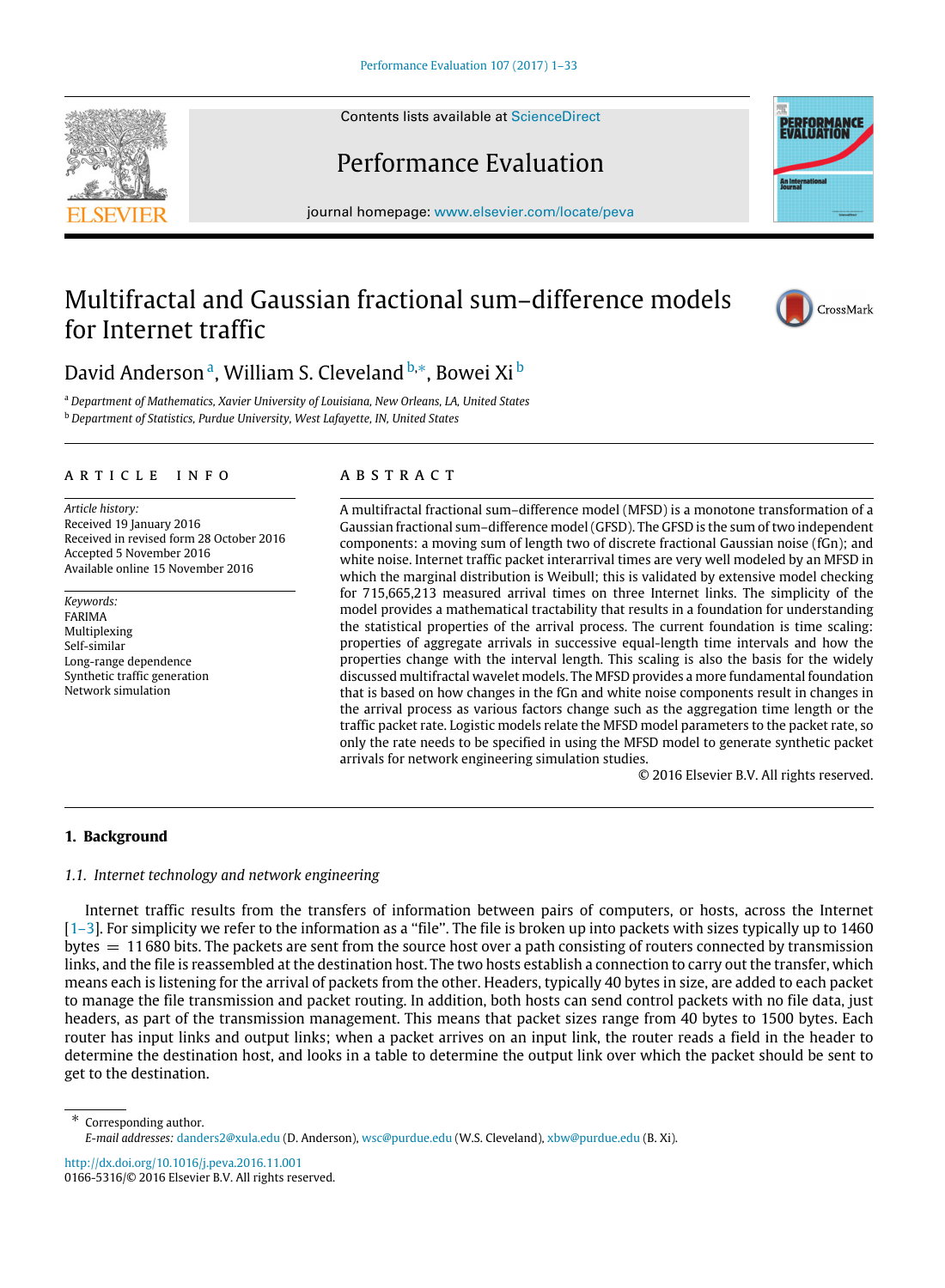Each transmission link on the Internet at each point in time can be servicing many ongoing connections. The packet arrival times for transmission on the link are a superposition of the packet arrival times of the individual ongoing connections. Interestingly, the term ''superposition'' is used in statistics, but in network engineering, the term is ''statistical multiplexing''. We use the latter here to remind us that this area of Internet research is about statistics. If a packet arrives for transmission and the link is busy transmitting, then the arriving packet is put in a queue. The interface that writes the packet to the link has a speed in bits/second that determines the service time, the packet size in bits divided by the link speed. The queueing is a major factor in quality-of-service (QoS) for Internet connections; if queueing delay is too large, QoS degrades [\[4\]](#page--1-1).

This work addresses a common type of traffic being carried on most Internet links. The traffic consists of a very wide range of applications such as downloading Web pages, sending email, logging in remotely to a computer, and streaming video or audio. We name this ''multi-application traffic''. We shall see from the work here that the statistical multiplexing homogenizes the traffic once there are enough connections using a link. This is just a beginning of the well known central limit theorem of point processes: they tend toward Poisson as the number of multiplexed processes increases. The detailed arrival behavior of individual applications is washed out by this, making statistical modeling possible. As we will see, this tends to happen at quite low traffic rates. More precisely we want to model the ''offered load'' on a router. This is traffic that arrives onto the back-plane of the router from input interface links and is destined for a specific output interface link.

#### *1.2. The need for a validated statistical model for the multiplexed arrival process of the offered load*

A statistical model for the offered load can be used to generate traffic for simulations which determine the maximum traffic load on the link that can achieve quality of service (QoS) standards. Packets from the back-plane going to the link are held in a queue to await transmission on the link if the link is busy. Traffic, in bits/second, is written to the link at the link speed, which is also in bits per second. So wait times are in the queue are determined by the relative sizes of the traffic rate and the link speed. The traffic load is chosen to achieve acceptable queue wait-time distributions.

One might think that this traffic engineering would be easy. Just institute a measurement program that collects arrival times and packet sizes of each packet in many streams of packets on many routers for different rates and types of traffic. The problem is that the Internet is not instrumented to do this. Even if it were, the complexity of finding just the right traffic conditions needed in an experiment would be quite hard, and impossible when the conditions do not yet exist. The most practical route for network engineering study is to run computer simulations with packet arrival times as inputs to a queue, and queueing delay as the output.

A simulation for network engineering requires a model for the arrival process. The queueing properties are determined by the statistical properties of the process [\[5–8\]](#page--1-2). We take the arrival process to be the sequence of interarrival times, *tu*. The interarrivals have very complex statistical properties when studied directly, which in the past has made modeling complex. Three properties account for the complexity—long-range dependence, non-Gaussian behavior, and changing statistical properties with the packet arrival rate  $\alpha = 1/E(t_u)$ .

It is critical that a model be valid. Validation must be carried out in substantial detail. In addition, to be most useful for simulation, there needs to be a way to accomplish fast generation of packet arrivals, especially at high packet rates. Interestingly, while there has been much past work in describing the statistical properties of the arrival process, cited in coming sections, there is still not a validated model that provides fast generation. The barrier has been the complexity due to the long-range dependence, nonlinearity, and changing statistics with the arrival rate. This paper contains a very substantial amount of validation. Not only do we look just at the model itself, but rather we drive properties of the model, and then check the derivations by comparing with empirical estimation of the properties based on the data.

The long-range dependence was discovered in the 1990s and reported in two pioneering articles [\[9](#page--1-3)[,10\]](#page--1-4). Here, we take long-range dependence to mean that as the frequency *f* goes to zero, the power spectrum increases like *f* −2*d* for 0 < *d* < 0.5, which means as the lag *k* gets large, the autocorrelation function decreases like *k* 2*d*−1 . These statistical properties make the arrival process ''bursty'', in the language of network engineering. Compared with Poisson arrivals that have the same arrival rate, the upper tail of queueing delays is longer, and the average amount of traffic that can be put on the link and maintain QoS is less [\[11–15\]](#page--1-5).

One must, however, treat the notion of burstiness with immense care because there is more to the story. Consider the number of packet arrivals in a fixed interval of time. It has a mean and a standard deviation. Consider the ratio of the standard deviation to the mean, the coefficient of variation. We will see clearly the following properties here. As the traffic rate increases, the long-range dependence remains, but the coefficient gets smaller and smaller. So the traffic remains ''bursty'' in the technical sense, but eventually is not salient because the traffic gets smoother and smoother. In the early days after the discovery of long-range dependence, this smoothing was not appreciated and led to the wrong engineering concepts for the core of the Internet where traffic rates are high.

As one would expect, the interarrival sequence is non-Gaussian. It is expected because it is a waiting time until an event occurs and is a positive random variable. So we can expect the process to be nonlinear (non-Gaussian) since just the marginal distribution of the process is non-Gaussian.

One other matter must be considered for traffic engineering simulation. The statistical properties of the arrival process changes with the expected number of ongoing connections. The change is not just a change in  $\alpha$ , the rate, but rather a profound change in the multivariate distributions of any sequence of *m* consecutive interarrivals. This is a very general result for point processes [\[16\]](#page--1-6). Traffic on a link has a ''deterministic'' component. By this we simply mean that the expected value